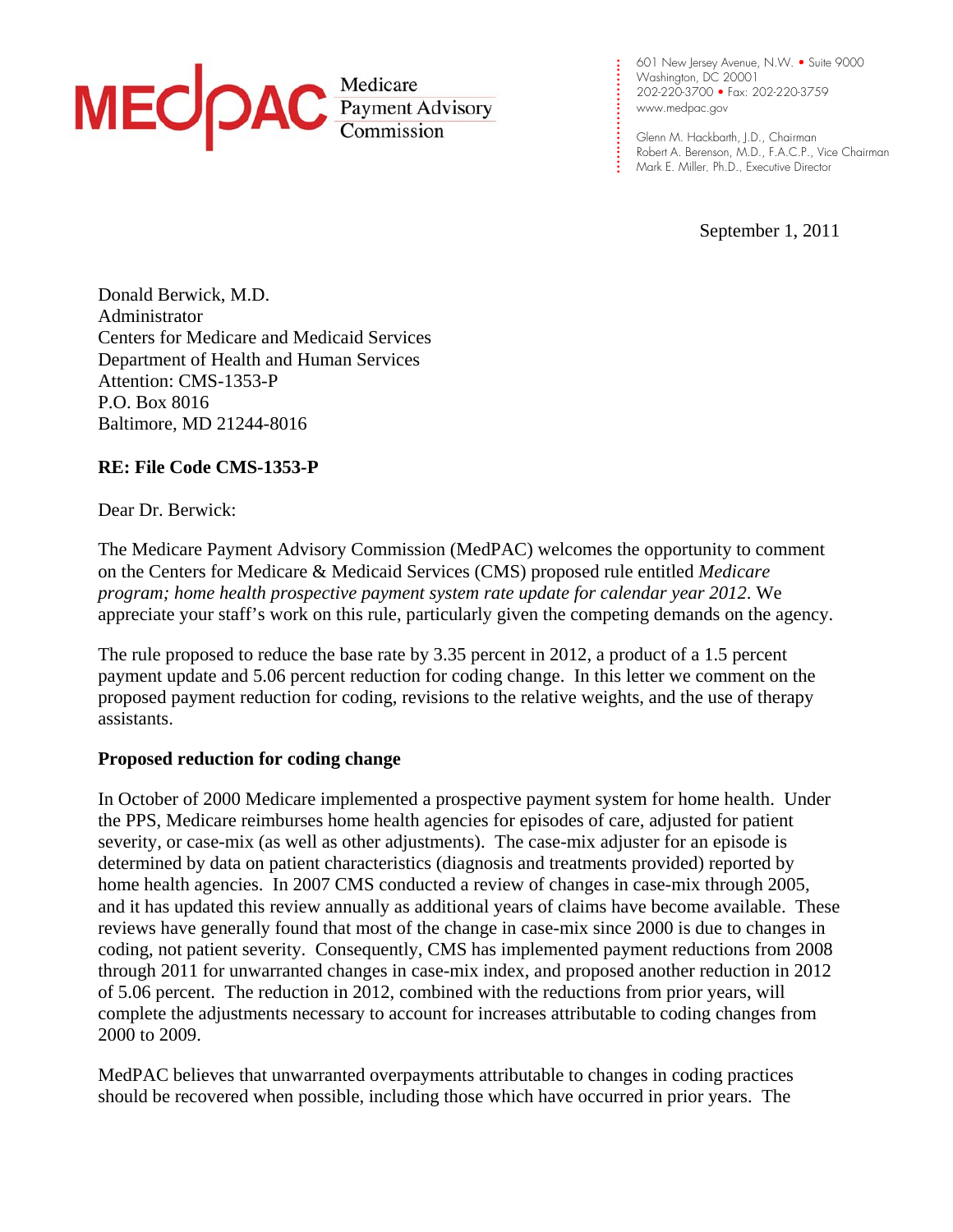Donald Berwick, M.D. Administrator Page 2

purpose of the refined system was to distribute payments more accurately, and changes in coding practice should not increase aggregate payments. MedPAC has not independently analyzed the coding change in home health, but the reduction is consistent with the experience of other prospective payment systems. The payment reduction should not create payment adequacy or access to care issues. MedPAC projects that margins for HHAs in 2011 will exceed 14 percent, so in aggregate agencies will still be paid well in excess of costs after the proposed reductions.

In the proposed rule, CMS summarized an external review of its methodology for measuring increases in home health agencies' case-mix unrelated to patient severity. The external review examined several concerns raised by industry stakeholders, and finds that the methodology is generally appropriate. The external review did suggest that CMS integrate the CMS-Hierarchical Cost Conditions as an additional variable, which CMS has done in the proposed rule. MedPAC has reviewed the external report, and finds that it provides compelling support for the methodology in the proposed rule. CMS should continue to examine changes in observed case-mix in future years, and adjust payments if additional increases unrelated to patient severity are found.

### **Proposed revision of case-mix relative weights**

The rule summarized MedPAC's analysis that concluded the home health relative weights overvalue episodes with therapy and undervalue non-therapy episodes. In our March 2011 Report to the Congress, we noted that the number of therapy episodes had increased much faster than nontherapy episodes, the specific amount of therapy provided in an episode appeared to be influenced by the per-visit payment thresholds in the PPS, and the most profitable agencies provided more therapy episodes than less profitable agencies. In response to these concerns, CMS proposed to raise the weights for non-therapy episodes by 7.5 percent. The weights for episodes with 14-15 therapy visits would be reduced by 5 percent, and the weights for episodes with 20 or more visits would be reduced by 10 percent (weights for the episodes between these thresholds were adjusted proportionately).

The Commission is encouraged that CMS has acknowledged the incentives to provide therapy in the home health PPS, and that it has proposed changes designed to level the incentives between therapy and non-therapy episodes. In our March 2011 Report to the Congress, the Commission recommended Medicare eliminate the visit thresholds and use patient characteristics to set payment for therapy, which would reduce, if not eliminate, the incentive to provide more therapy due to financial incentives. While the proposed rule would maintain the therapy thresholds, the proposed adjustments would increase payment for non-therapy episodes and decrease payment for therapy episodes. This redistribution, similar to the distributional changes under the Commission's recommendation, would improve access for patients who need non-therapy services, and reduce the incentive to manipulate therapy visits to reap higher payments.

However, some issues would still need to be addressed in future revisions to the PPS. The proposed therapy thresholds for 2012 may be prone to gaming because they still increase payment for additional visits, albeit the increases are now smaller. In addition, the adjustment factors for the relative weights were selected administratively by CMS, and not based on empirical analyses of the proper levels of payment for therapy and non-therapy services. It is possible that therapy may still be mis-valued relative to non-therapy episodes. A system that relied solely on patient